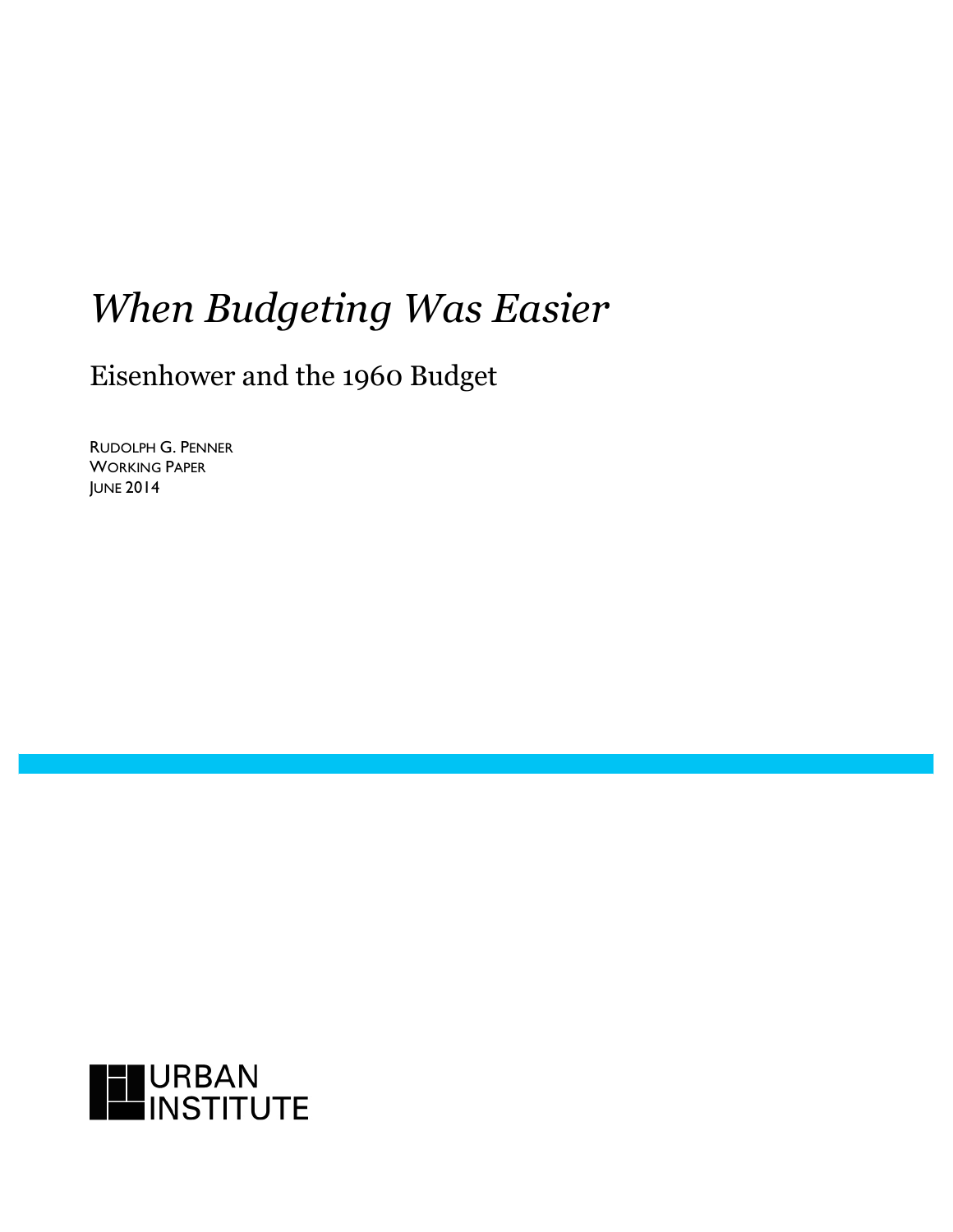Copyright © 2014. Urban Institute. Permission is granted for reproduction of this file, with attribution to the Urban Institute.

The nonprofit Urban Institute is dedicated to elevating the debate on social and economic policy. For nearly five decades, Urban scholars have conducted research and offered evidence-based solutions that improve lives and strengthen communities across a rapidly urbanizing world. Their objective research helps expand opportunities for all, reduce hardship among the most vulnerable, and strengthen the effectiveness of the public sector.

The views expressed are those of the author and should not be attributed to the Urban Institute, its trustees, or its funders.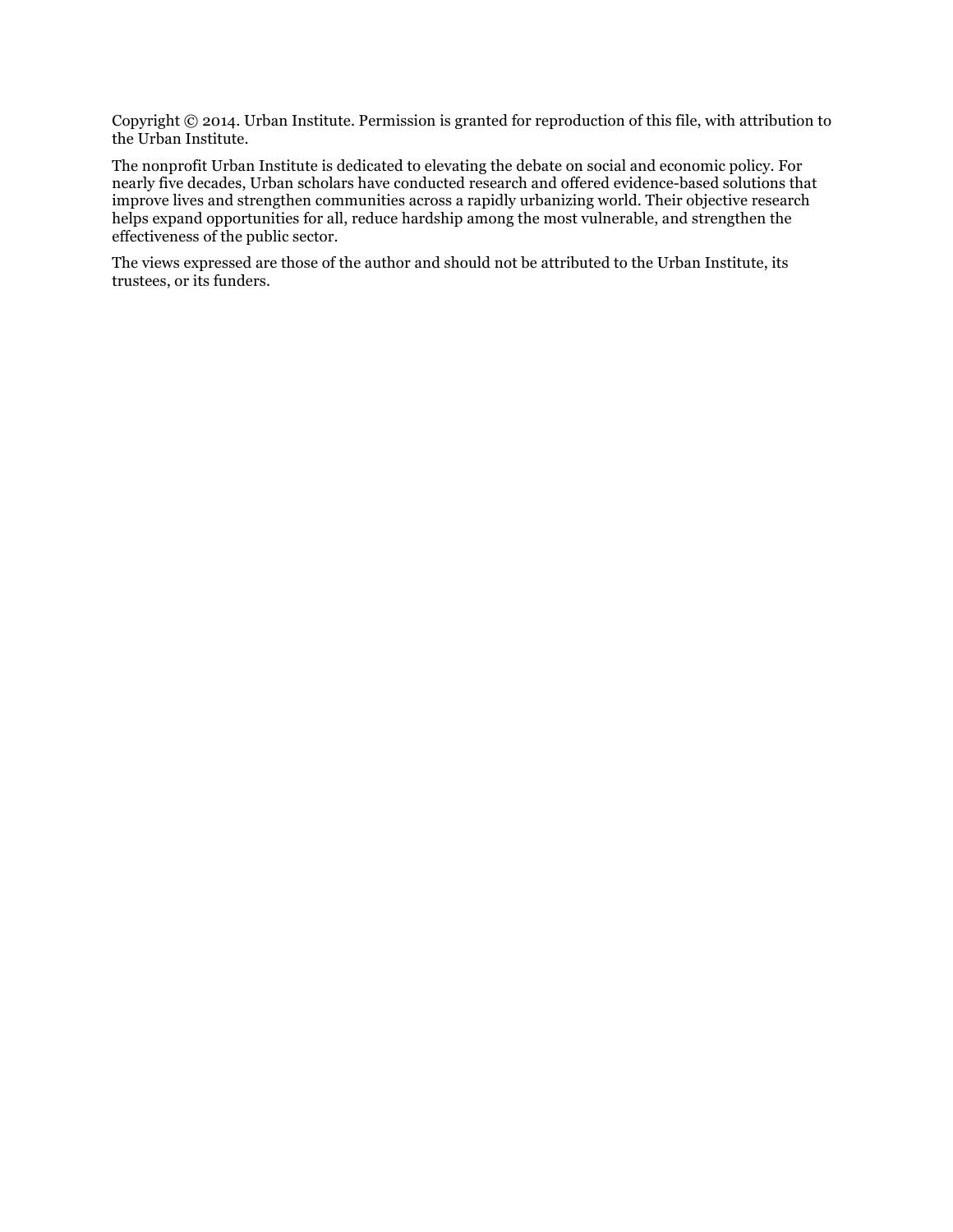## *When Budgeting Was Easier*

Profound changes in the structure of the budget, the attitude of political parties, and the relationship between the president and the Congress cause budgeting to be much more difficult than it used to be. That does not mean, however, that the past has nothing to teach us. A look back can identify key features of budgets and budgeting that led to more satisfactory outcomes. Although it is impossible to exactly copy those features, it may be possible to adopt some of their characteristics, and that may help improve the rationality of fiscal policy in the future.

In this paper, I look back at budgeting during the Eisenhower administration. The paper focuses on the budget for fiscal 1960, the budget in which Eisenhower was most successful in achieving his fiscal goals. However, the paper begins with a very brief discussion of key features of Eisenhower budgets from fiscal 1954 to 1959.

Why look back at budgeting during the Eisenhower administration at all? One reason has to do with the well-documented deterioration of budget outcomes over the past several decades. Table 1 presents data on the average deficits, in dollar terms and as a percentage of GDP, over each presidential administration since Eisenhower. The table shows that of the 11 presidents who served in the past 60 years, the two with the lowest average deficits as a percentage of the economy were Eisenhower (at 0.4 percent) and Bill Clinton (a surplus at 0.1 percent). This was a much greater accomplishment for Eisenhower than Clinton, because President Clinton was fortunate to have been president at a time of explosive revenue growth and declining defense spending because of the end of the Cold War. He also inherited the benefits of the bipartisan, deficit-reducing deal negotiated by George H. W. Bush in 1990 and negotiated two deals himself—in 1993 and 1997. In contrast, President Eisenhower faced two significant recessions during his administration and was forced to forge a consensus on defense spending that did not previously exist. Other recent presidents have presided over budgets with average deficits between 2.3 percent under Carter to 7 percent under Obama who was faced with, by some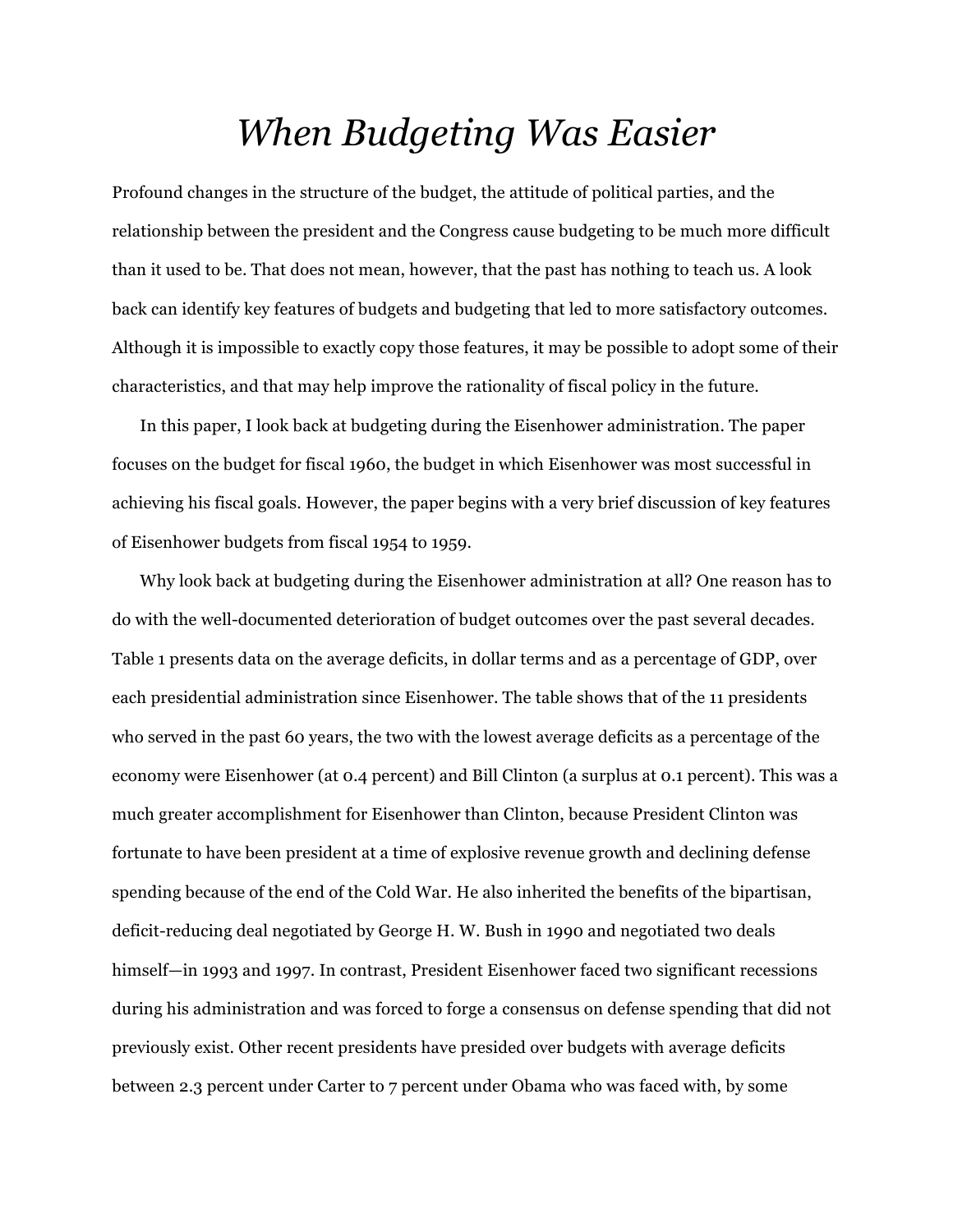measures, the worst recession since World War II. President Eisenhower, despite the weakness of the economy in the aftermath of the recession of 1957–58, took great pains to propose a balanced budget in fiscal year 1960. All presidents from Eisenhower through Nixon managed to have deficits less than 2 percent of GDP. All since then, with the exception of Clinton, have had deficits exceeding 2 percent of GDP.

#### TABLE 1

|              |             | Average Deficit |          |
|--------------|-------------|-----------------|----------|
| President    | Years       | \$billions      | % of GDP |
| Eisenhower   | 1954–61     | -1.9            | $-0.4$   |
| Kennedy      | 1962-64     | $-5.9$          | - 1      |
| Johnson      | 1965-69     | $-7.1$          | $-0.8$   |
| <b>Nixon</b> | 1970-75     | $-20.6$         | $-1.5$   |
| Ford         | 1976-77     | $-63.7$         | $-3.4$   |
| Carter       | 1978-81     | $-63.2$         | $-2.3$   |
| Reagan       | 1982-89     | $-176.5$        | $-4.1$   |
| Bush I       | 1990-93     | $-258.9$        | $-4.1$   |
| Clinton      | 1994-2001   | 7.9             | $+0.1$   |
| Bush II      | 2002-09     | $-444.3$        | $-3.3$   |
| Obama        | $2010 - 13$ | $-1,090.3$      | -7       |

**Average Deficits and Surpluses by Presidency**

**Sources:** Congressional Budget Office, *The Budget and Economic Outlook: Fiscal Years 2015–2024* (February 2014); Office of Management and Budget, *Budget of the United States Government: Fiscal Year 2015, Historical Tables* (March 2014). **Note:** Years are of presidential budget submissions.

In this context, it is useful to consider what might have been different, either in the environment for budgeting or the practice of budgeting, that made it so much easier to balance the budget at the close of the Eisenhower years than it is today. This article will consider these factors, and will attempt to draw lessons from the Eisenhower budgets (and especially the 1960 budget, which returned the budget to surplus) that might assist us in understanding today's fiscal environment—an environment in which the congressional budget process has disintegrated and has not produced a budget resolution passed by both houses of Congress since 2009. 1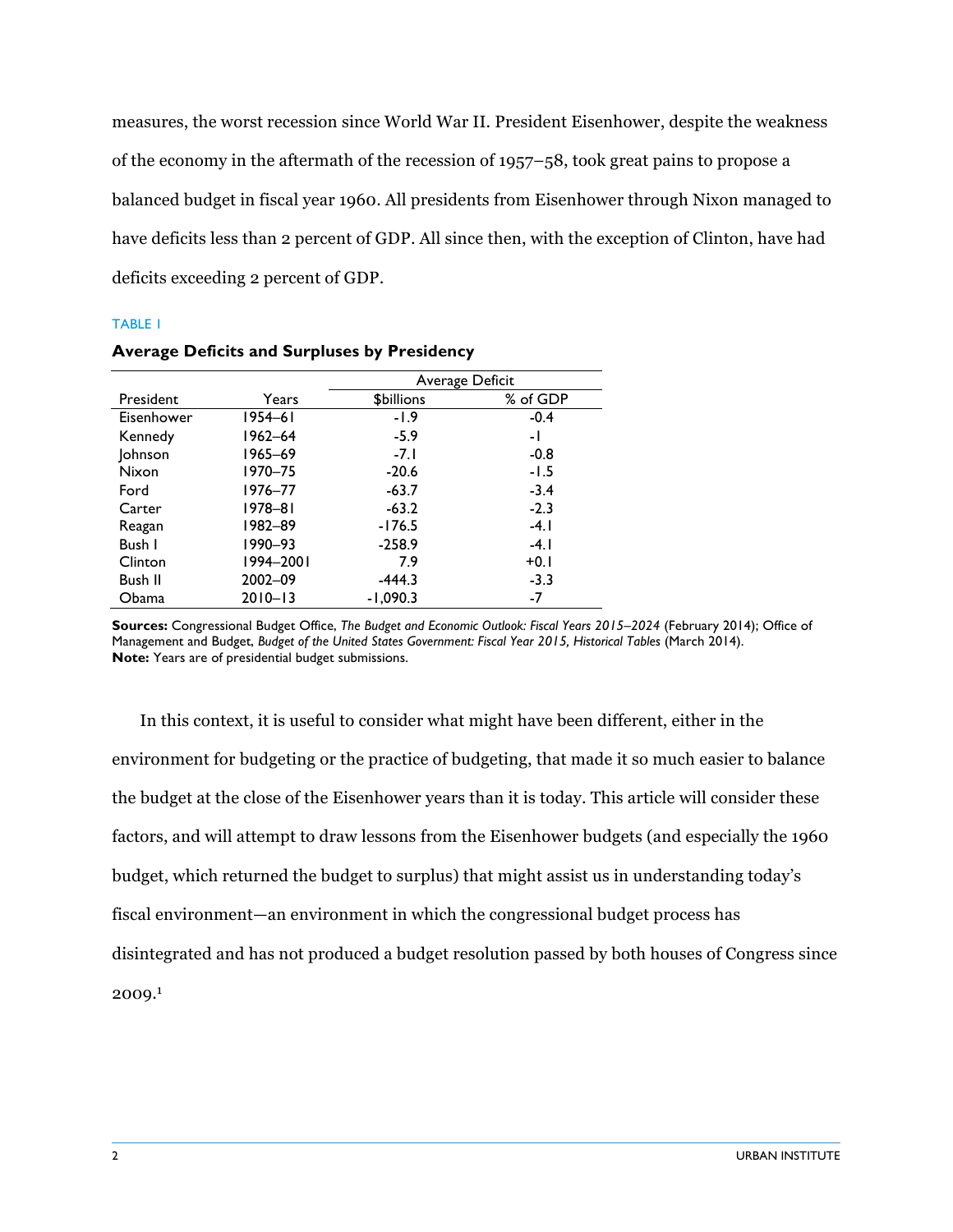## **Eisenhower's Budgets**

Throughout his two terms Eisenhower's budgets consistently followed certain themes. He regarded balancing the budget as a sacrosanct goal. After noting that he would like to provide a tax cut because tax burdens were far too high, his 1958 budget message said, "the reduction of tax rates must give way under present circumstances to the cost of meeting our urgent national responsibilities" (Bureau of the Budget 1957). In other words, Eisenhower believed that it was important to pay for what government provided.

As a general rule, Eisenhower favored a frugal government and worked to limit the rate of growth of spending. Yet he did not advocate cutting social programs, and it can be said that he gave the Republican seal of approval to Social Security, that major accomplishment of the New Deal. Foreshadowing his farewell address that warned the nation about the influence of the military-industrial complex, Eisenhower was very hard on defense throughout his presidency. At the same time, he did not hesitate to spend significant amounts on two major infrastructure investments: the St. Lawrence Seaway and the interstate highway system.

#### **Balancing the Budget**

Eisenhower succeeded in balancing the budget only half the time in his eight years as president. Soon after he took office, the nation was hit by the post–Korean War recession that began in July 1953. That recession, which lasted through most of 1954, made it extremely difficult to balance the budget for fiscal years 1954 (a deficit of 0.3 percent of GDP) and 1955 (0.8 percent of GDP).2 Deficits of this magnitude, far from being a cause for concern, would be envied today. The economy bounced back from recession with a vengeance, growing 7.1 percent in calendar year 1955. The growth allowed budget surpluses in both the 1956 and 1957 budgets. Yet another recession beginning in August of 1957 put both the 1958 and 1959 budgets into deficit. The large 1959 deficit played an important role in inducing Eisenhower to strive hard for budget balance in 1960.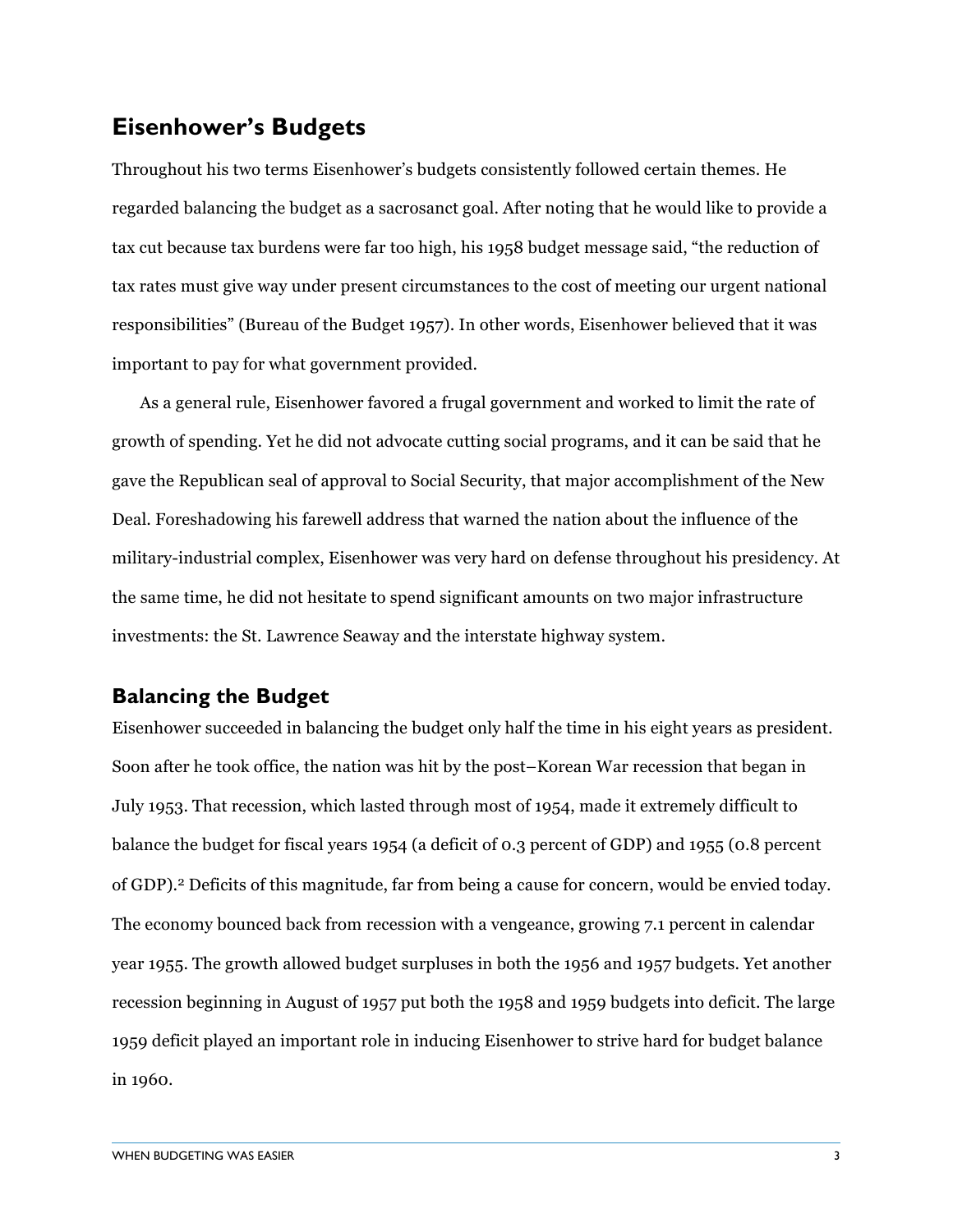#### **Defense**

In his first major speech on foreign and defense policy as president, Eisenhower said, "Every gun that is made, every warship launched, every rocket fired signifies in the final sense, a theft from those who hunger and are not fed, those who are cold and are not clothed" (Smith 2012). Throughout his presidency Eisenhower believed that if too many resources were devoted to defense, economic growth would suffer, and that would be a greater threat to national security than having a lean military. In general, he favored the Air Force and Navy at the expense of the Army believing that having a large army would increase the temptation to intervene in small wars around the globe.

Defense spending naturally fell dramatically in the aftermath of the Korean War. In 1953 it had been 14.2 percent of GDP. By 1956 it was 10.0 percent. Eisenhower's parsimony with regard to defense was vigorously opposed by his military leaders, especially by the Joint Chiefs of Staff. As a result, Eisenhower chose not to reappoint either Omar Bradley, the chairman, or the other Joint Chiefs when their terms ended in summer 1953. General Ridgway, the hero of Korea and Joint Chief of the Army, suffered a similar fate after criticizing the reduction of army personnel in 1955.

A special challenge arose when the Soviets launched Sputnik in 1957. The Joint Chiefs and many members of Congress wanted a massive increase in defense spending in response. But Eisenhower successfully resisted, knowing from secret U-2 flights that the Soviets had not yet developed the ability to launch ICBMs. He used Sputnik as an excuse to advocate a significant increase in research and higher education spending. That included spending on pure research on civilian issues as well as on weapons systems. The budget of the NIH grew 10 times during his presidency. By the time of his last full budget in 1960, defense had shrunk to 9.3 percent of the GDP.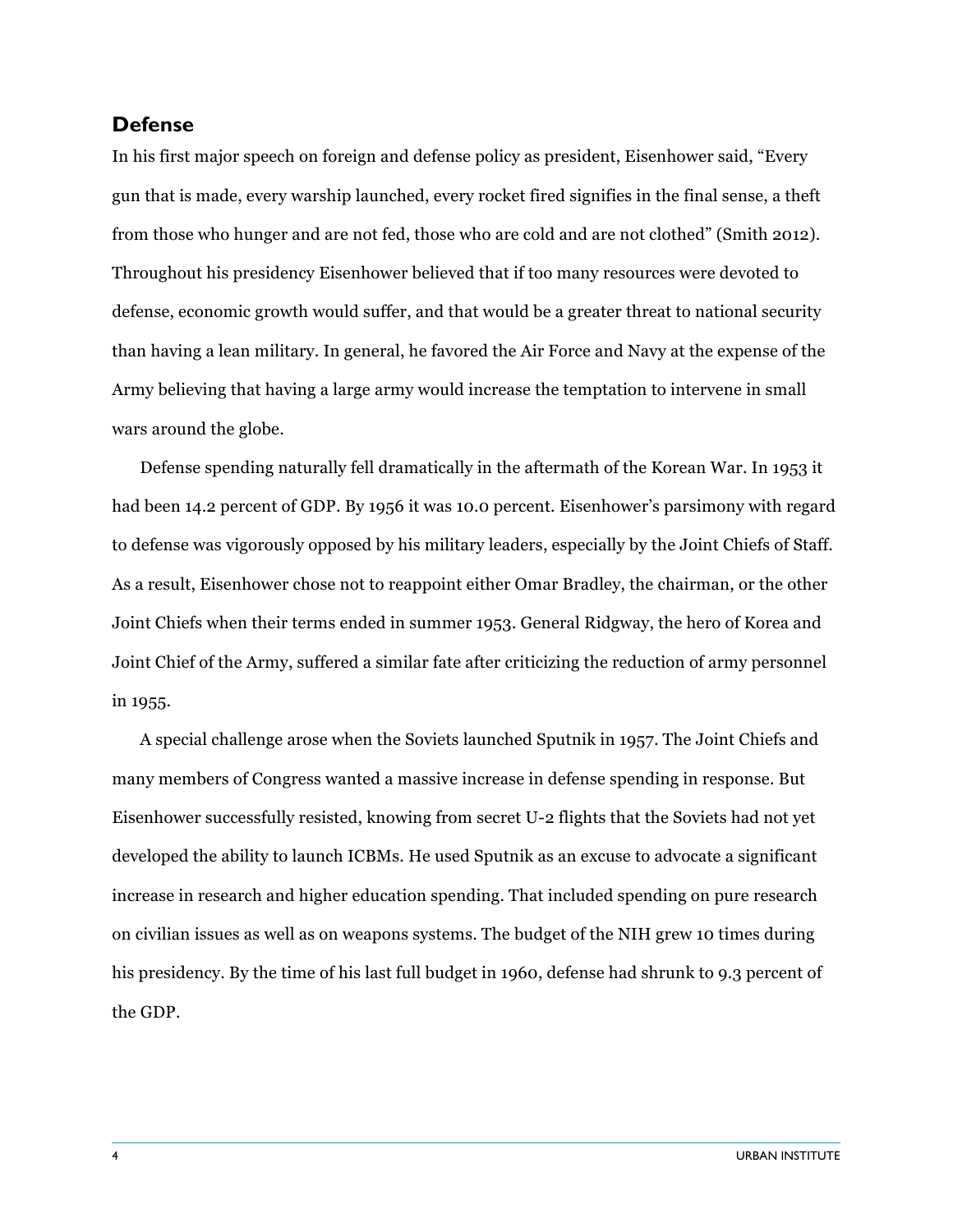#### **Infrastructure Investment**

The possibility of opening the Great Lakes to ocean going ships had been discussed and pursued by Canada since the early 20th century. The notion was strongly opposed in the United States by railroads and ports on the East Coast and in Canada by the province of Quebec. The opposition kept the United States from showing much interest until provoked by Canada's threat to go it alone in the early 1950s. With Eisenhower's support, Congress voted to cooperate in creating the St. Lawrence Seaway in May 1954. Canada and the United States agreed to finance the project by issuing debt that was to be serviced by levying tolls. Alas, tolls never provided as much revenue as was projected, and the Seaway authorities had to keep borrowing. The US government assumed the financial obligations of the American Seaway authority in the mid-1980s.

The Seaway took five years to complete and was officially opened by President Eisenhower and Queen Elizabeth in 1959.

President Eisenhower signed the Federal-Aid Highway Act on June 19, 1956. The first year cost was to be \$1.1 billion and the plan was to spend \$25 billion over the next 12 years. It ultimately cost more and until its official completion in 1992, its cumulative costs grew to \$114 billion (\$425 billion in 2006 dollars). At the time of enactment, however, annual costs were not large relative to total 1956 spending of over \$70 billion. Moreover, the initiative was mostly paid for initially with a federal gasoline tax of 3 cents per gallon. Although it added little to the deficit, the new program did significantly expand the federal government's role relative to the states in developing national highway policy.

### **The 1960 Budget**

Eisenhower's record in the first six budgets that he controlled was less favorable than he might have hoped for, but by today's standards fiscal policy was extremely responsible. Deficits were small before 1959, when they existed at all; defense spending was kept under control; and interest on the debt remained constant relative to GDP.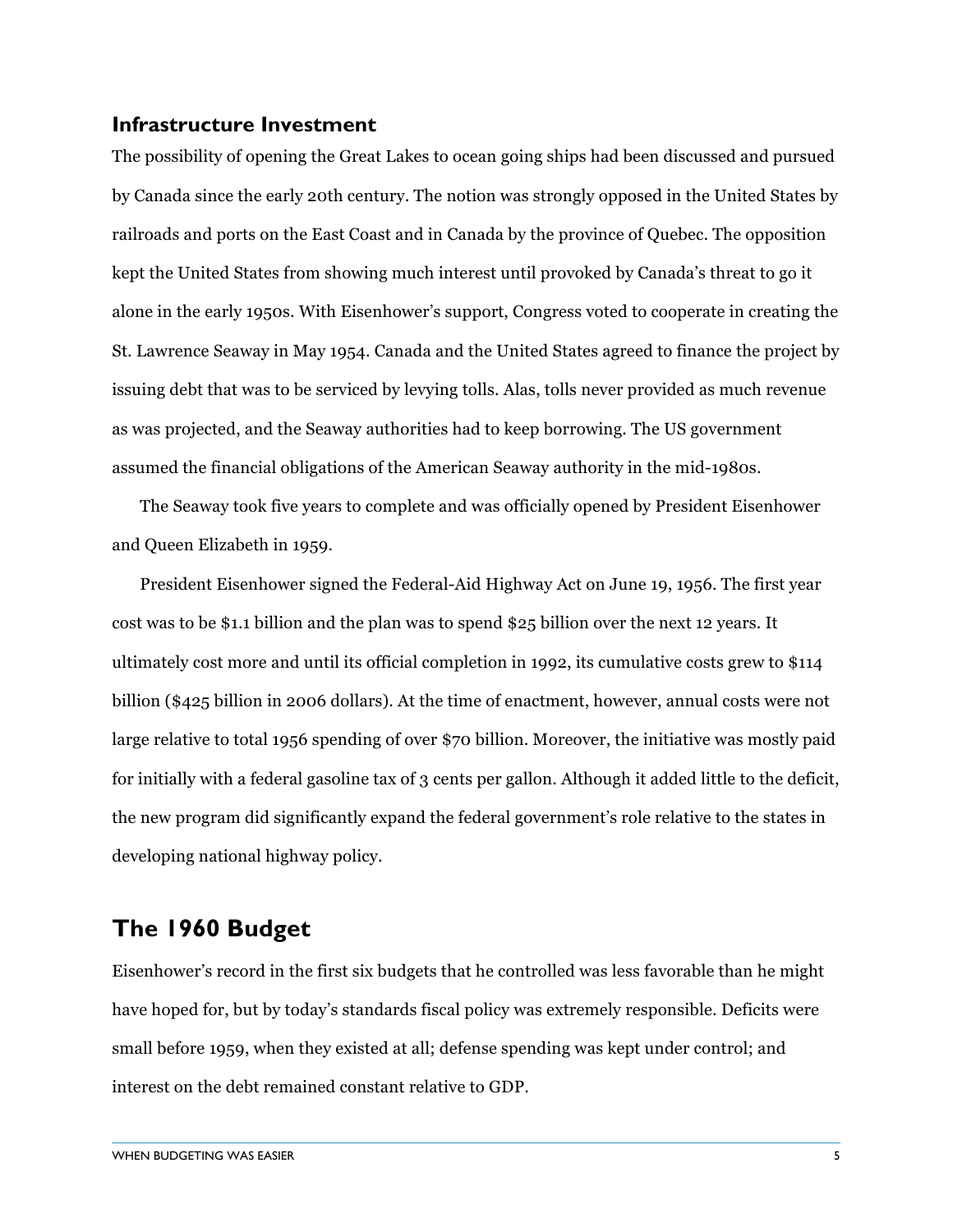There was a sizable increase in nondefense spending during the administration. The increase was particularly rapid from 1953, when nondefense spending amounted to 5.8 percent of the GDP, to 1959, when it was 8.4 percent. Income security spending grew very rapidly from 1 percent of GDP in 1953 to 1.7 percent in 1959, but that was largely because of unemployment insurance soaring during the recession of 1957-58. Although Social Security was a small part of the total budget compared to today, it was growing rapidly and had reached 2 percent of GDP by 1959. Each new cohort of beneficiaries had been in the program for more years and had earned higher benefits.

Eisenhower could not have been pleased by the rapid rise in nondefense spending, and he became concerned early in calendar year 1959, when the deficit for fiscal year 1959 soared toward a peacetime record of \$13 billion. That was more than four times higher than any previous deficit during his administration. Although this deficit amounted to only 2.6 percent of GDP, it was embarrassing judged by the standards of the time.

Eisenhower was determined to restore fiscal responsibility and to balance the 1960 budget. His approach kept a tight rein on spending while recommending only minor tax increases, such as a 1.5 cent per gallon increase in the gasoline tax.

It would not be an easy sell. Democrats were coming off a major electoral victory in 1958, winning significant majorities in the House and Senate. Budget stringency would clearly require bipartisan cooperation. Selling an austere defense budget would be particularly difficult. The Cold War was raging, Khrushchev was bellicose, there was much talk of a missile gap, and it was feared that the Soviet's socialist economy would outproduce America's capitalist one—a fear that seems quite absurd in hindsight.

Although Democrats and Republicans competed vigorously, the two political parties were far more heterogeneous than they are today. The Democratic Senate included conservatives such as Richard Russell (GA) and John Stennis (MS) from the South and liberals such as William Proxmire (WI) from the Midwest. The southerners were extremely conservative fiscally but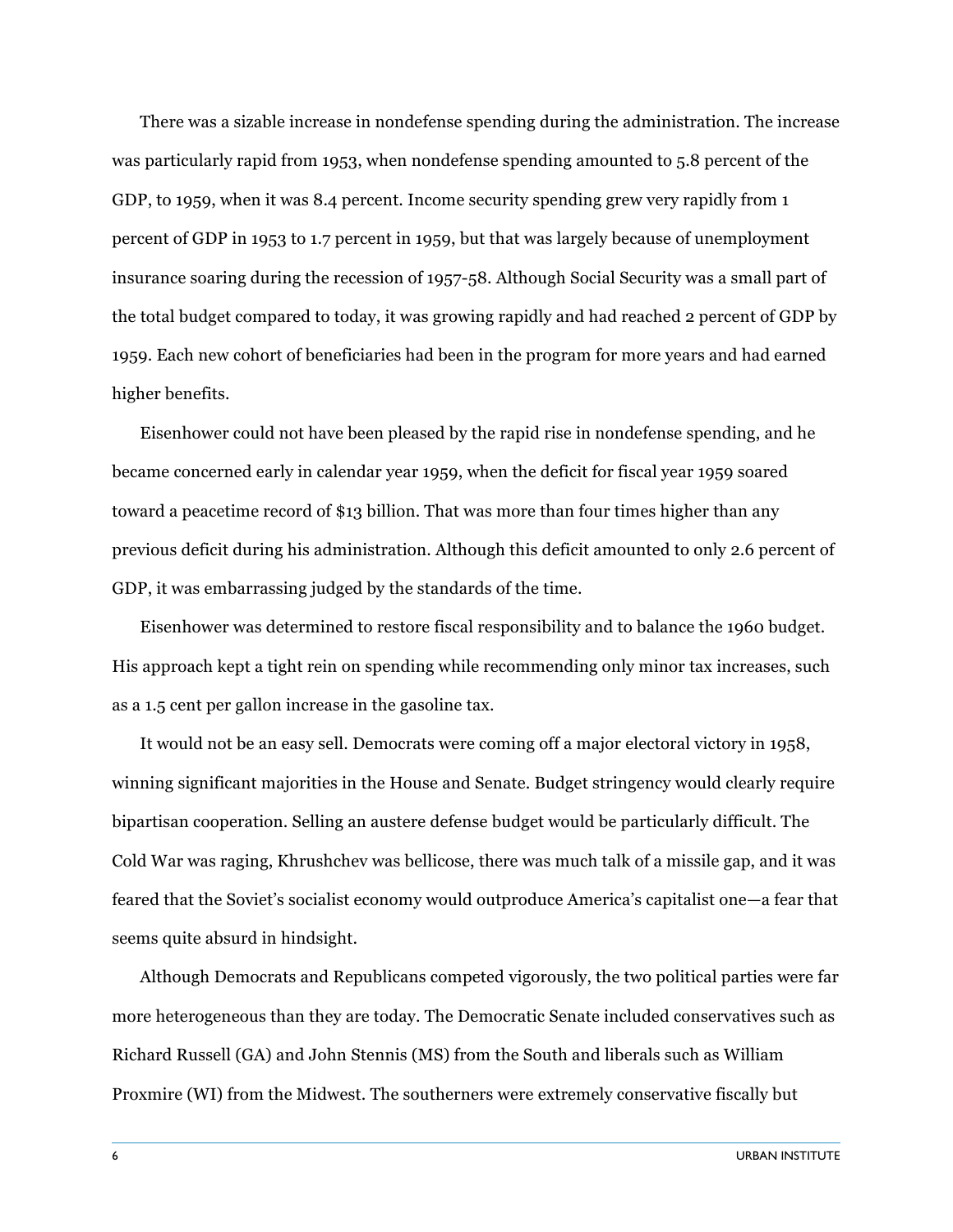strongly pro-defense. The Republicans spanned the ideological spectrum from Arizona's Barry Goldwater to New York's Jacob Javits, who might pass as a liberal Democrat by today's standards. Because of the ideological diversity within parties, partisanship was much less poisonous than today and debates between parties much less contentious.

That is not to deny profound policy differences between the Republican president and the Democratic Congress, but both seemed to feel that they needed to cooperate in order to get anything done. Eisenhower's amazing popularity with the American public no doubt encouraged this sense of bipartisanship. Because the president's approval rating averaged an astonishing 64 percent through the eight years of his presidency (Greenstein 1982), the opposing party took him on at their own peril.

On February 6, 1959, soon after Eisenhower released his budget, Senate majority leader Lyndon Johnson of Texas (often under fire from his own members for being too conservative and too quick to cooperate with Eisenhower) announced that he wanted to meet the president "halfway" on the budget. Three days later Johnson said that he wanted to meet the president "*more* than halfway" (emphasis added).3

#### **Macroeconomics**

Although Eisenhower's world was very different from today, some things were eerily similar. For one, different politicians held very different views on the desirability of different macroeconomic policies. Although Keynes' *General Theory* had been published more than 20 years earlier, the idea that budgets should almost always be balanced still had widespread support. On the other side, the nation was still recovering from the 1957–58 recession, and some policymakers wanted to run deficits to accelerate the recovery. The debate pitting fiscal austerity against a stimulus program was very similar to that raging today.

According to Stein (1988), four groups populated the Truman and Eisenhower administrations and the Congresses of the time: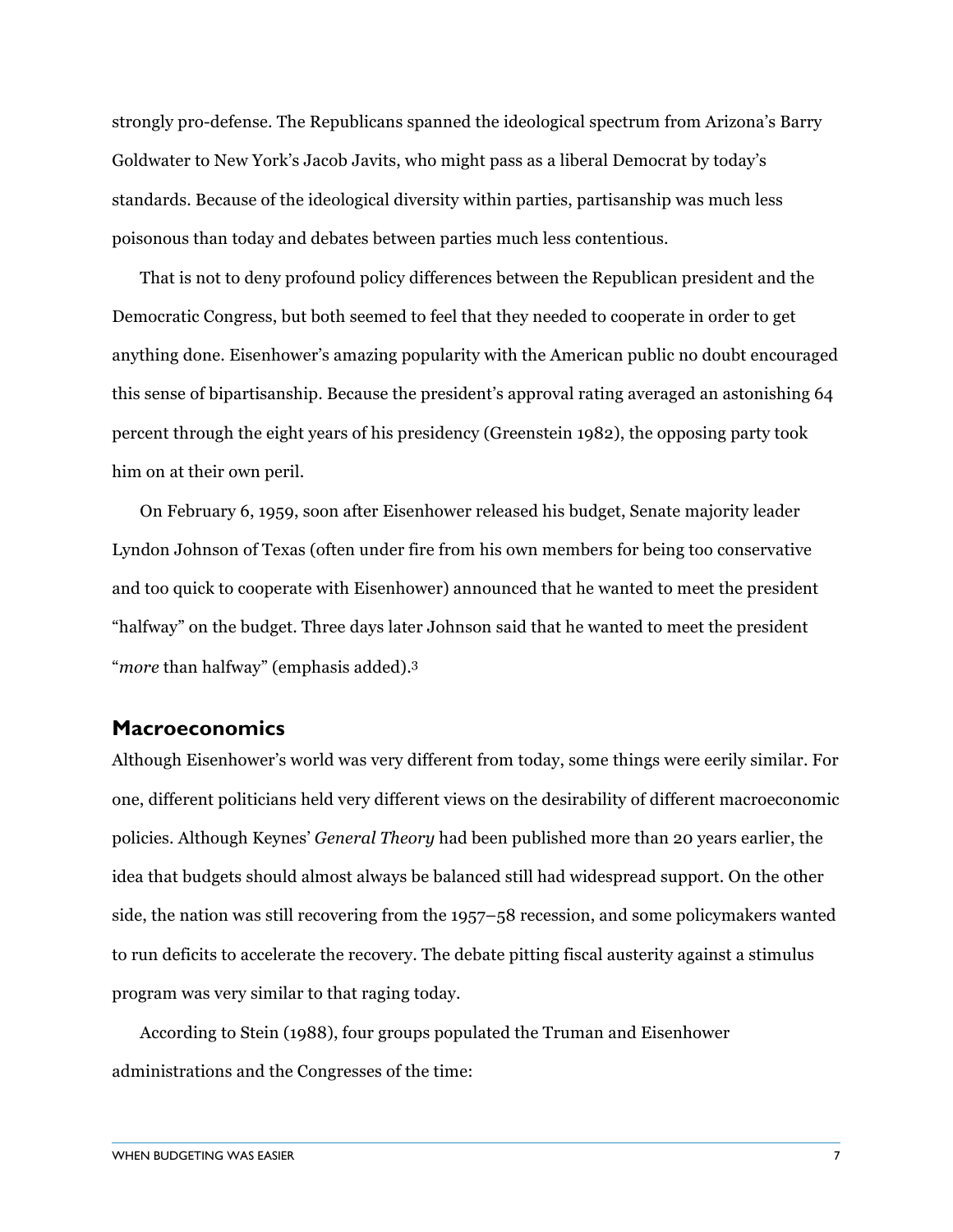- 1. Strict and exclusive Keynesians who believed that the first priority was to maintain full employment, which could be achieved by manipulating the federal budget.
- 2. Reformers and planners who were Keynesian but believed that fiscal policy had to be complemented with microeconomic government policies to increase the efficiency of the marketplace and to aid lower-income groups.
- 3. Conservative macroeconomists who were basically Keynesian but believed monetary policy had to be used in conjunction with fiscal policy. They totally rejected notions of government planning and otherwise wanted to keep government intervention in the economy to a minimum.
- 4. Conventional conservatives, who viewed the word "Keynesian" an obscenity.

Given that Keynesians could be either liberal or conservative, it is not surprising that Eisenhower's goal of a balanced budget was attacked by members of both parties. Republican Senator George Aiken of Vermont warned Eisenhower against making a "fetish" out of balanced budgets,4 while Democratic Senator Gale McGee of Wyoming urged Congress to stop worrying about budget balance.5

One of the more unusual ideas of the time was that larger deficits would help the United States grow faster than the Soviet Union. This concept confused policies that would enhance short-run aggregate demand with policies that would encourage long-run growth. But Eisenhower rebutted the argument on different grounds. He felt that deficits weakened the United States internationally, saying, "Government must practice frugality and avert shrinkage in the value of the dollar."6

Inflation was another topic on which the predominant macroeconomic theories differed. There was essentially no inflation from 1951 to 1955. It began to accelerate in 1956, however, and by 1957 it exceeded 3 percent. Inflation continued slightly below this rate in 1958. Since some politicians believed that deficits caused inflation, the slowly rising rate helped Eisenhower sell his balanced budget goal. A more common belief, which came to be known as cost-push theory, was that inflation was caused by unions pushing up wages and companies increasing their prices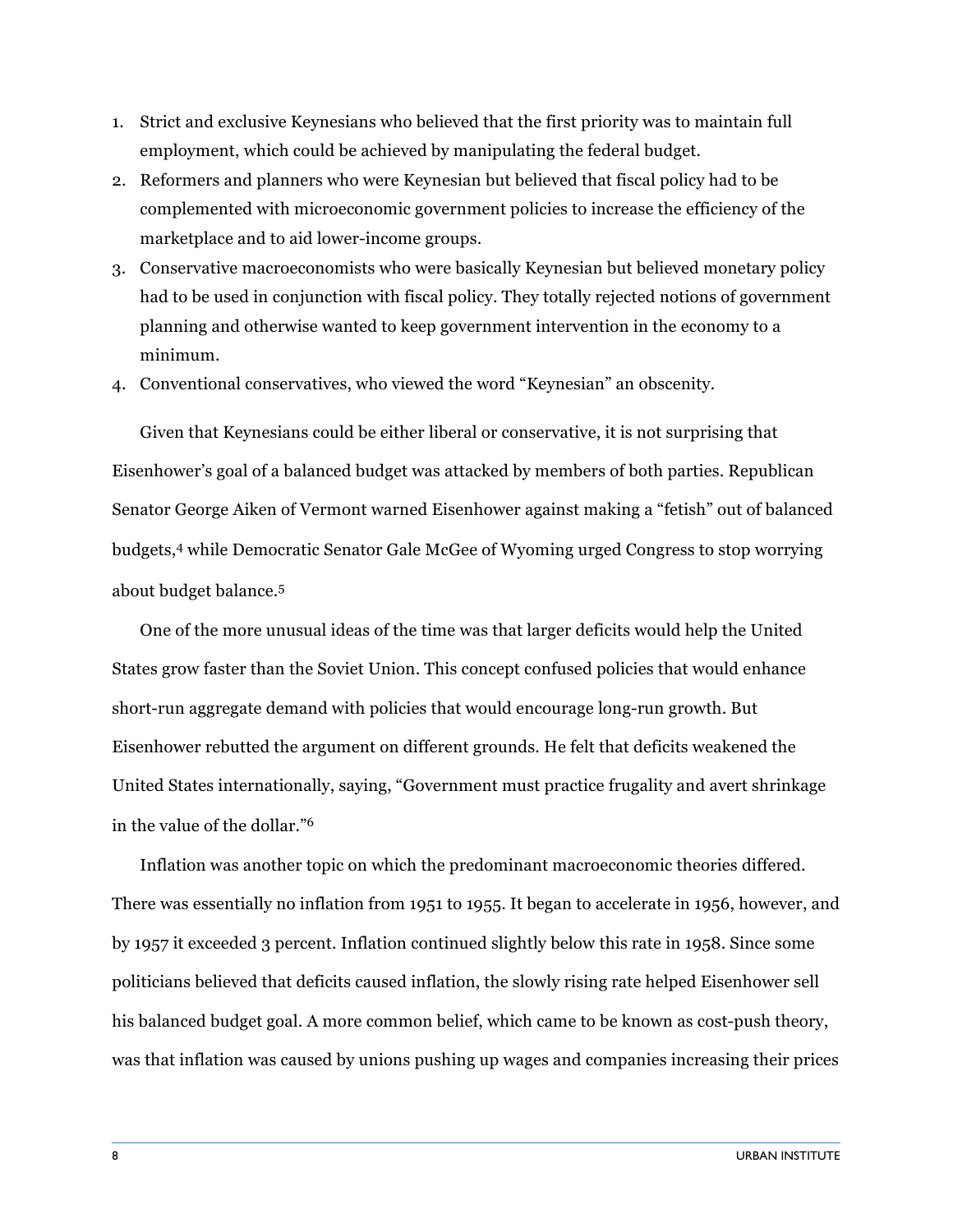administratively. Congressional debate made little mention of Milton Friedman's now-widely accepted view that inflation was "always and everywhere a monetary phenomenon" ( 1970, 24).

#### **Battles over Program Spending**

The battles over the fiscal 1960 budget raged throughout much of calendar year 1959. Eisenhower won most of them.

On defense, he had to battle conservative Democrats and many in his own party. His challenge to those who wanted more defense spending to raise taxes to pay for it did not get an enthusiastic response. In the end Congress appropriated \$39.2 billion, almost exactly what Eisenhower requested. National defense outlays actually shrank by almost 2 percent in fiscal 1960 after rising 4.7 percent between 1958 and 1959.7

One of the most interesting battles of 1959 involved a housing bill. The Democrats first drafted a bill that would spend about twice what Eisenhower had recommended. Sensitive to being labeled "big spenders," they pared the bill back to be more in line with Eisenhower's target. Eisenhower vetoed it anyway, saying that the bill pushed spending into future years. The veto was upheld, so Democrats made some changes in Eisenhower's direction and passed the bill again. Surprisingly, Eisenhower vetoed it again, and again the veto was upheld. After more changes, Congress passed the bill a third time and Eisenhower finally signed it, even though it still contained some items that he did not like.

Eisenhower lost a few battles as well. He twice vetoed a public works bill on the grounds that it started too many projects that he knew would have to be funded in future years. Congress overrode his second veto, proving that even in 1960 a popular president could not successfully get between legislators and pork.

He did not get the entire 1.5 cent increase in the gas tax that he wanted, but he did get 1 cent. It was a substantial increase (from 3 to 4 cents) in a tax that has always been unpopular.

In the end, the 1960 budget was narrowly balanced. It was one of the largest fiscal consolidations of the post–World War II period. Eisenhower was successful in limiting the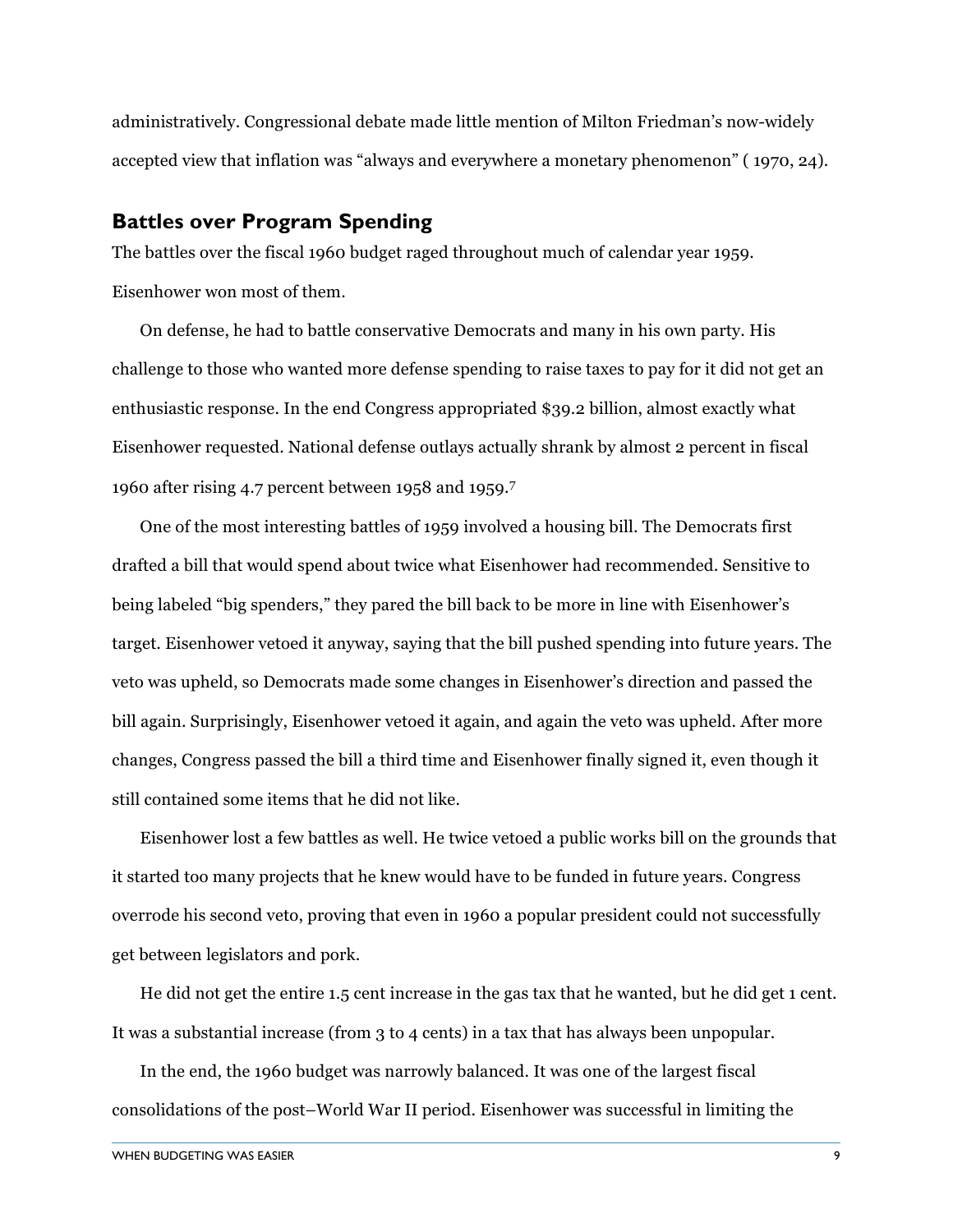growth of overall nondefense spending. It fell from 8.4 percent of the GDP in fiscal 1959 to 8.1 percent in fiscal 1960. Admittedly, some luck was involved, as well as a budget gimmick. The good fortune: The recovery from the 1957–58 recession turned out to be surprisingly vigorous. GDP grew a robust 7.2 percent in calendar 1959. The gimmick: A large contribution to the International Monetary Fund was artificially moved into fiscal 1959 so it would not count against the 1960 budget.8

## **Can the Past Be Emulated?**

There are two fundamental differences between federal budgeting in Eisenhower's day and federal budgeting in 2014—the rise of entitlements and the diminished power of the president. Of the two, by far the most important change is the relative decline in discretionary spending that is mostly controlled by annual appropriations and the concomitant rise in mandatory spending, mostly comprised of entitlement spending. Entitlement spending is reviewed more sporadically than discretionary spending.

Another, less important change has been a decline in the budgeting power of the president relative to that of the Congress. Advocates of more presidential power argue that the president is the only official elected by the nation as a whole and that the executive branch, mainly through the work of the Office of Management and Budget (OMB), can put forward a more coherent, detailed budget than can 535 legislators in Congress. Since the enactment of the 1974 Budget and Impoundment Control Act, however, it is more difficult for a president to exert leadership on fiscal issues. This creates something of a leadership vacuum because Congressional leaders do not have the same bully pulpit as the president and often have to preside over fractious party caucuses. While this does not mean that presidential budgets are always totally rational and responsible, the president does have the tools to make them so.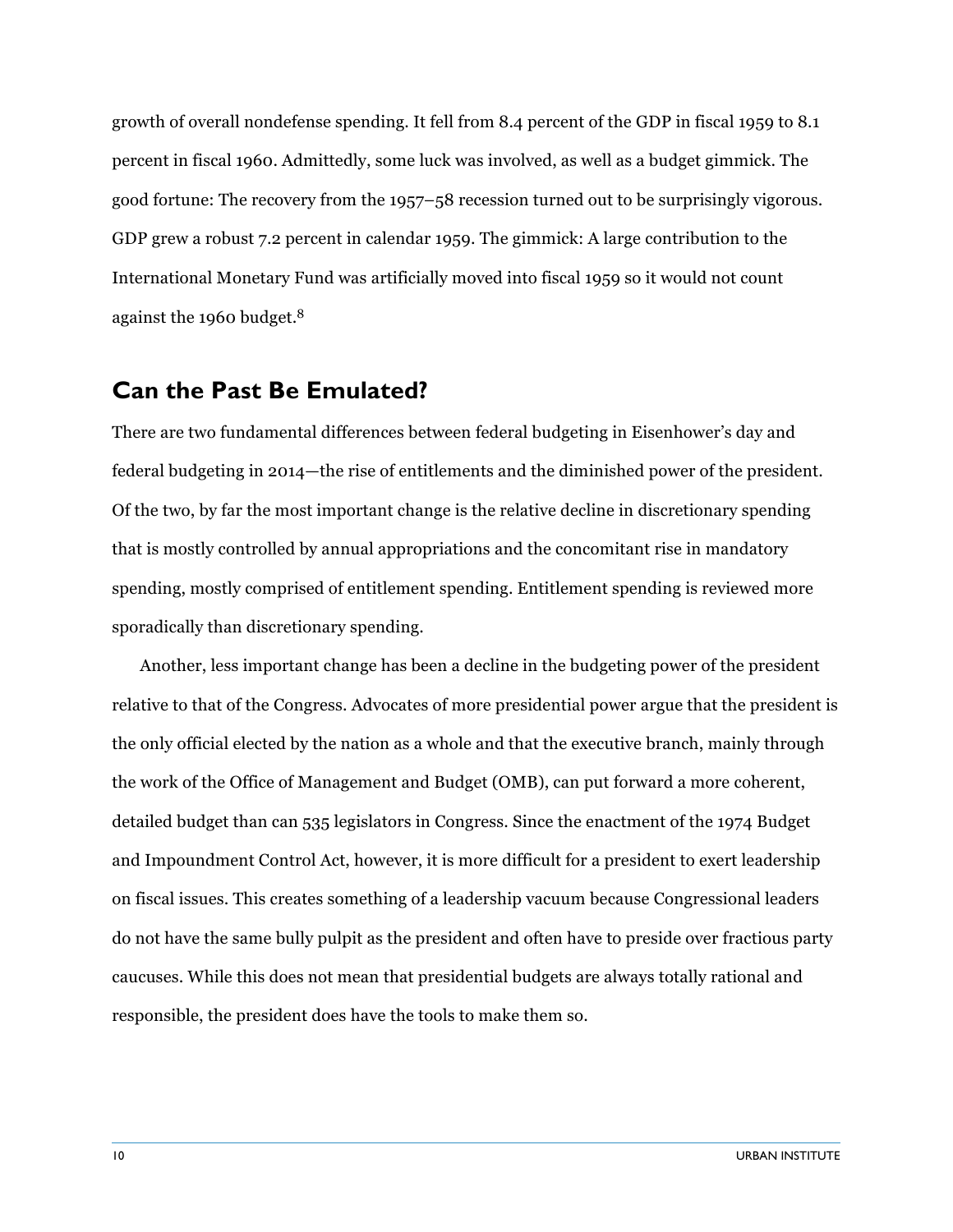## **The Relative Decline in the Importance of Discretionary Spending** In 1960, discretionary spending amounted to about two-thirds of total spending and mandatory spending was about one quarter. In 2012, mandatory was almost 60 percent of total spending and discretionary a bit more than one-third.

The growth of mandatory spending over recent decades leads many to say that the United States faces an entitlement problem. That is misleading. Long-run spending pressures stem from only two areas—Social Security and health-related entitlements. Medicare and Medicaid constitute the bulk of health spending. They, along with Social Security, are growing rapidly because of the aging of baby boomers. Health entitlements face the added problem that health costs per capita have historically grown faster than income per capita. Excess cost growth is expected to continue in the long run in CBO projections even though there has been a significant slowdown in health cost inflation recently. Entitlements such as unemployment insurance and the Supplemental Nutrition Assistance Program (SNAP—formerly food stamps) grew rapidly during the Great Recession starting in 2007, but there is little reason to believe that they will grow faster than incomes in the longer run.

In 1960, Social Security accounted for less than 13 percent of total spending and Medicare and Medicaid did not yet exist. By 1990 they made up 32 percent of the total; rapid growth in the last 20 years has increased the share of the total from these three programs in fiscal year 2012 to 45 percent.9 To control deficits in the long run, their rapid growth has to be countered by reforming the programs to reduce costs, by squeezing other programs or raising taxes—all very unpleasant choices for legislators.

The primacy of entitlements, and the difficulty in controlling the budget without reining them in, represents a fundamental shift from Eisenhower's presidency. It is true that Social Security and agricultural entitlements were growing very rapidly during Eisenhower's time, but their growth did not create major problems because they were such a small part of total spending.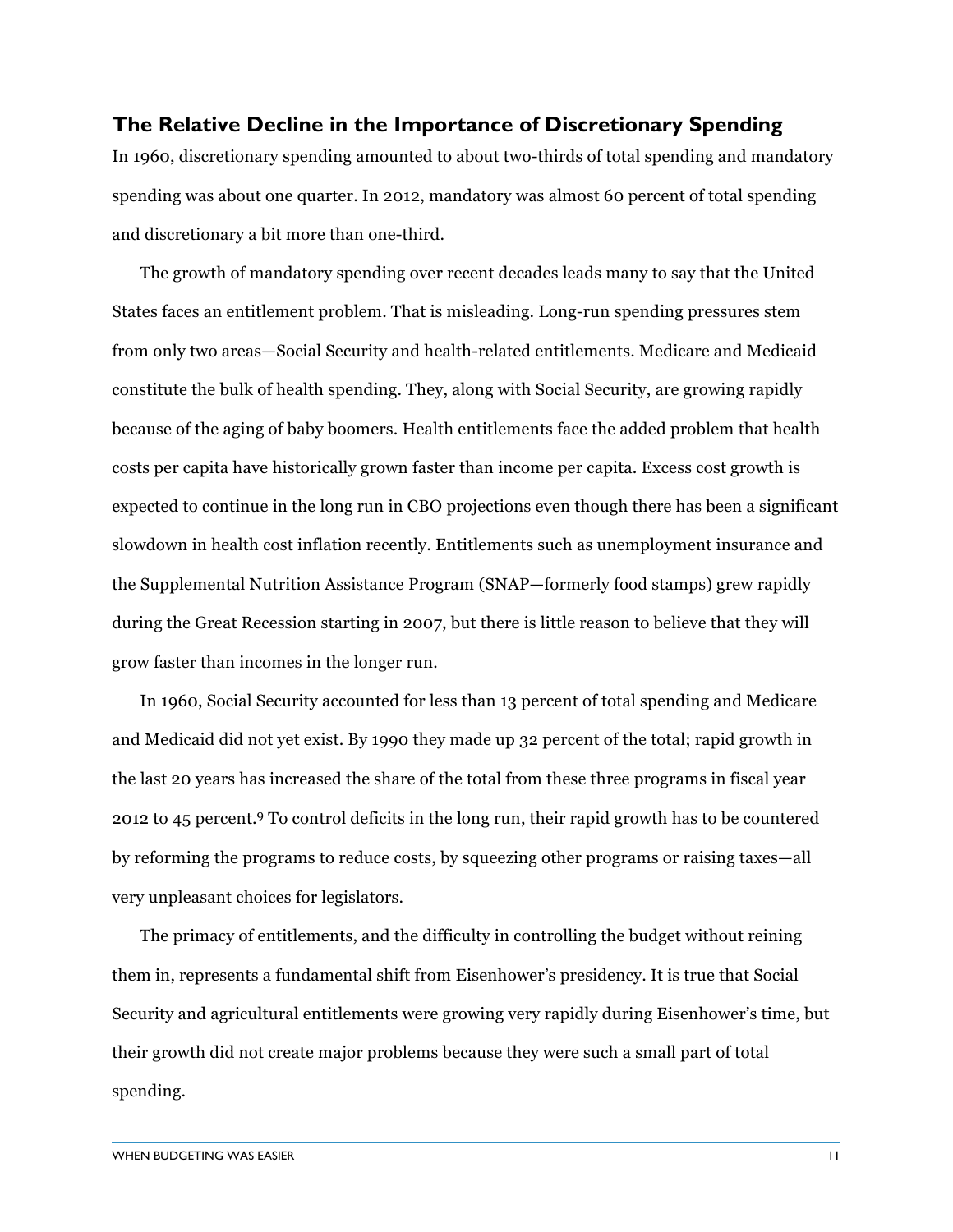It is often said that entitlements are "uncontrollable". They are in the following sense. Taking Medicare as an example, the law specifies an eligible population and defines the benefits to which it is entitled. The government then pays the benefit costs for all who enroll. Costs are not controlled from year to year, and Congress can control spending only by passing laws that change the eligibility rules or the definition of benefits. Congress's attempts to control Medicare costs with a price control system worthy of the old Soviet Union have never been very successful. Reimbursements are specified in detail for treating different medical problems, but when price controls threaten to impose real constraints the medical profession tends to get around them by prescribing more treatments.

The trillion-dollar question is whether there are techniques for exercising more control over entitlement spending. That is to say, can entitlements be made to look more like discretionary programs and consequently, can the structure of today's budgets be made to look more like that of the 1950s?

It is not impossible. The British and Canadian health systems provide an entitlement to health care. Yet, they are subjected to a budget and must live within it. They do this through rationing. That is always unpleasant and not always transparent. Because rationing is unpleasant, British and Canadian politicians are reluctant to be very stingy with regard to health budgets and costs have grown rapidly. But a control mechanism does exist and has provided a means to control health cost growth better than in the United States.

When Britain announced its austerity program in 2010, the government bragged that it was increasing the health budget while cutting almost everything else.<sup>10</sup> But the increase was less than would have occurred with a continuation of current policies. In the US context, that would be called a "cut".

The United States is contemplating taking some small steps toward imposing budget controls on health spending. Interestingly, House Budget Committee Chairman Paul Ryan (R., WI) and President Obama both want to impose controls on the rate of growth of Medicare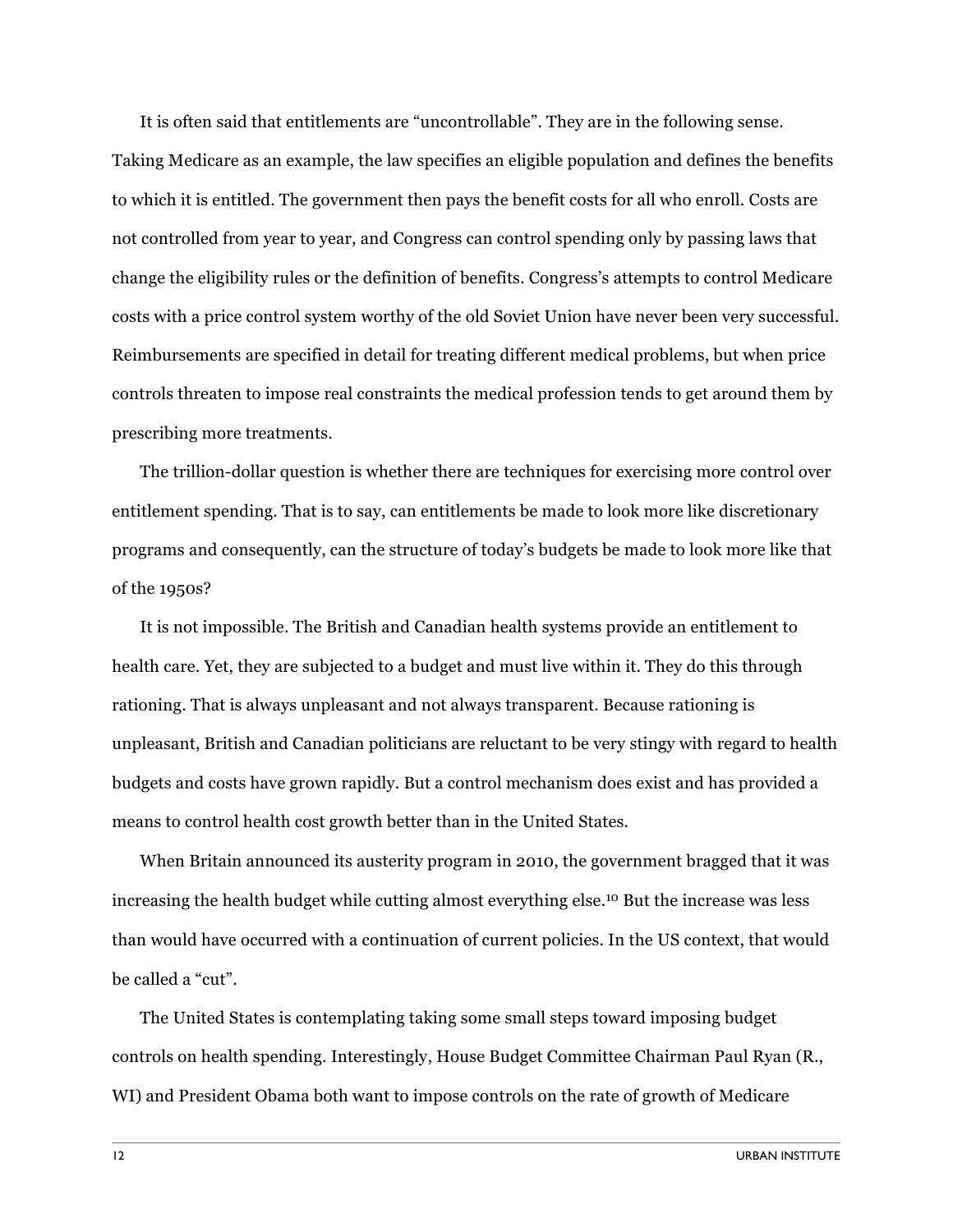spending and they share the same target for the growth rate: GDP growth plus 0.5 percentage points per year.11 The two would, however, achieve this goal using very different approaches. Ryan, as reflected in the "Path to Prosperity" (the fiscal year 2014 budget resolution) would transform Medicare into a premium support system. Enrollees would receive a subsidy that would vary with income, and they would then go to the marketplace to buy an insurance policy from a private provider that best suited their needs. The subsidy schedule could be varied from year to year to control costs.

President Obama's approach relies on an Independent Payment Advisory Board (IPAB) established by the Affordable Care Act of 2010. IPAB is to make policy recommendations holding Medicare cost growth to a certain target. The target is defined by the Affordable Care Act. IPAB can impose these recommendations on the system unless Congress overturns them. The law currently prohibits IPAB from making recommendations that would ration benefits or change revenues or premiums, but President Obama would like to greatly expand the board's powers.

Creating an explicit target for Medicare spending growth falls short of having strict budget controls, but it moves in that direction. There would still be uncertainties in that the different approaches may not exactly achieve their target. Under the Ryan approach a particular subsidy structure may not have the desired effect because of surprises in participation rates and income levels. Under the Obama approach policy changes suggested by the IPAB may not work as expected. But having announced an explicit target for cost growth would be a big step forward. Administrations and Congresses could be judged by their success in achieving their stated goal. It must be emphasized that moving toward a budget for health costs does not necessarily imply cutting health costs. Budgets can be generous or Spartan. The point is to have better control over spending, so that it is not the accidental result of the design of an entitlement.

A looser approach to gaining control over entitlement costs would be to create trigger mechanisms that go into force if cost growth exceeds expectations. Sweden, Canada, Japan, Italy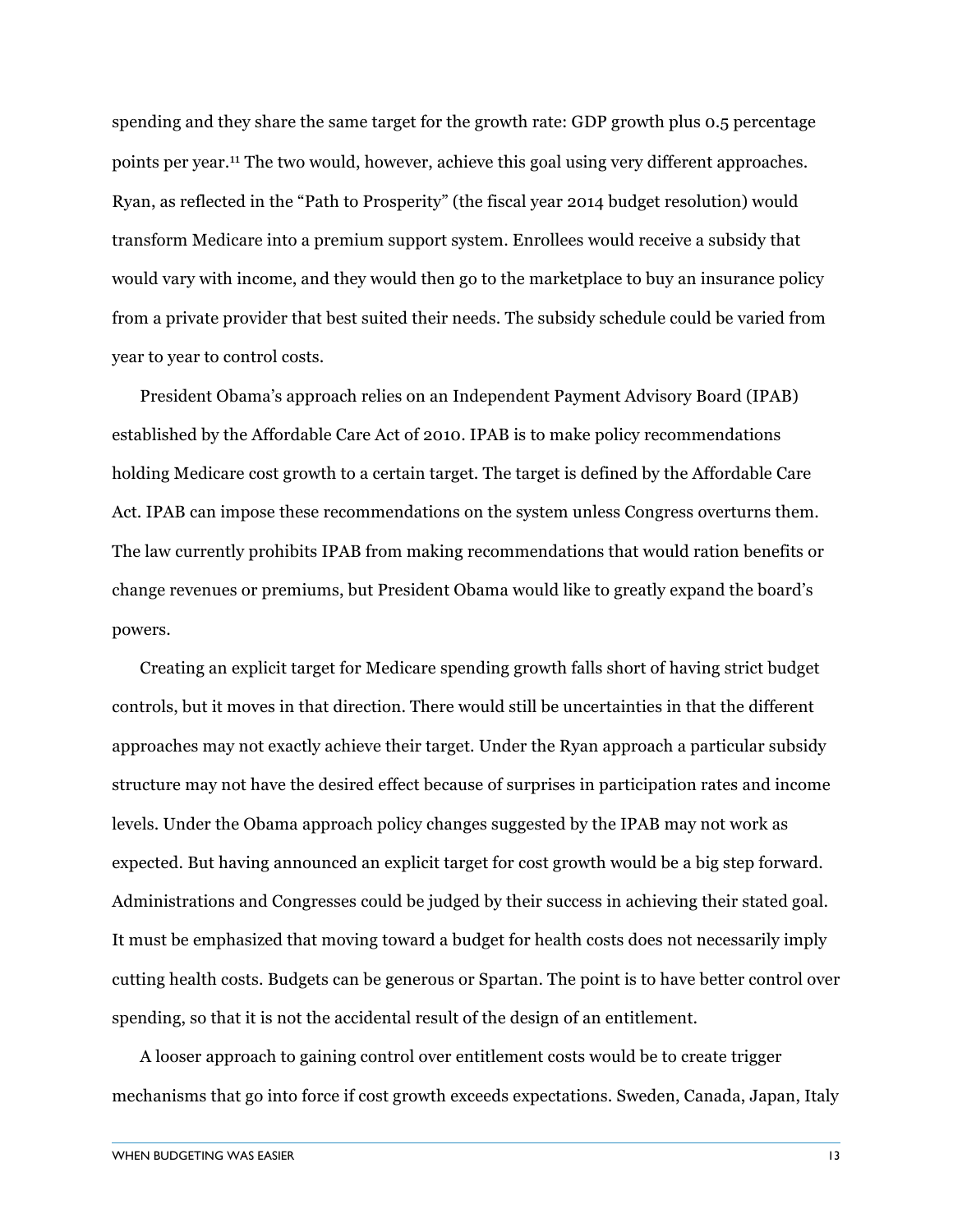and Germany use triggers in their Social Security programs. The goal is to improve their social security programs' financial viability automatically if the economic or demographic outlook deteriorates unexpectedly. The triggers automatically curb benefit growth, raise revenues or both.

It is not easy to design an effective trigger. If a trigger is too harsh, the Congress is likely to waive it. Yet it has to be harsh enough to improve the fiscal outlook significantly. Finding the proper balance is extremely difficult.

Triggers have often been waived in the United States because they turned out to be too painful. For example, automatic reductions in physician reimbursements are supposed to occur if Medicare cost growth exceeds a "Sustainable Growth Rate." The formula calls for very large cuts—as large as 25 percent. The Congress has typically waived the cuts by passing a so-called "doc fix". Similarly, the Gramm-Rudman Hollings law of 1985 fell apart in 1990 when the automatic spending cuts that it called for proved politically implausible. On the other side, a successful American trigger has automatically adjusted Part B Medicare premiums to cover 25 percent of Part B costs. The adjustment is relatively small from year to year and has proven to be acceptable.12

### **The Budgeting Power of the President**

A second, less important, change in budgeting involves the increase in the budgeting power of the Congress and the decline in the relative power of the president that came with the Budget and Impoundment Control Act of 1974.

The act gave the Congress a formal budget process that is supposed to force them to promulgate targets for total spending, revenues and the deficit—something that had not existed earlier. It also created the Congressional Budget Office (CBO). CBO gave the Congress a source of technical information on fiscal policy that reduced the dependence of the Congress on OMB. The act also severely limited a president's power not to spend monies that had been appropriated.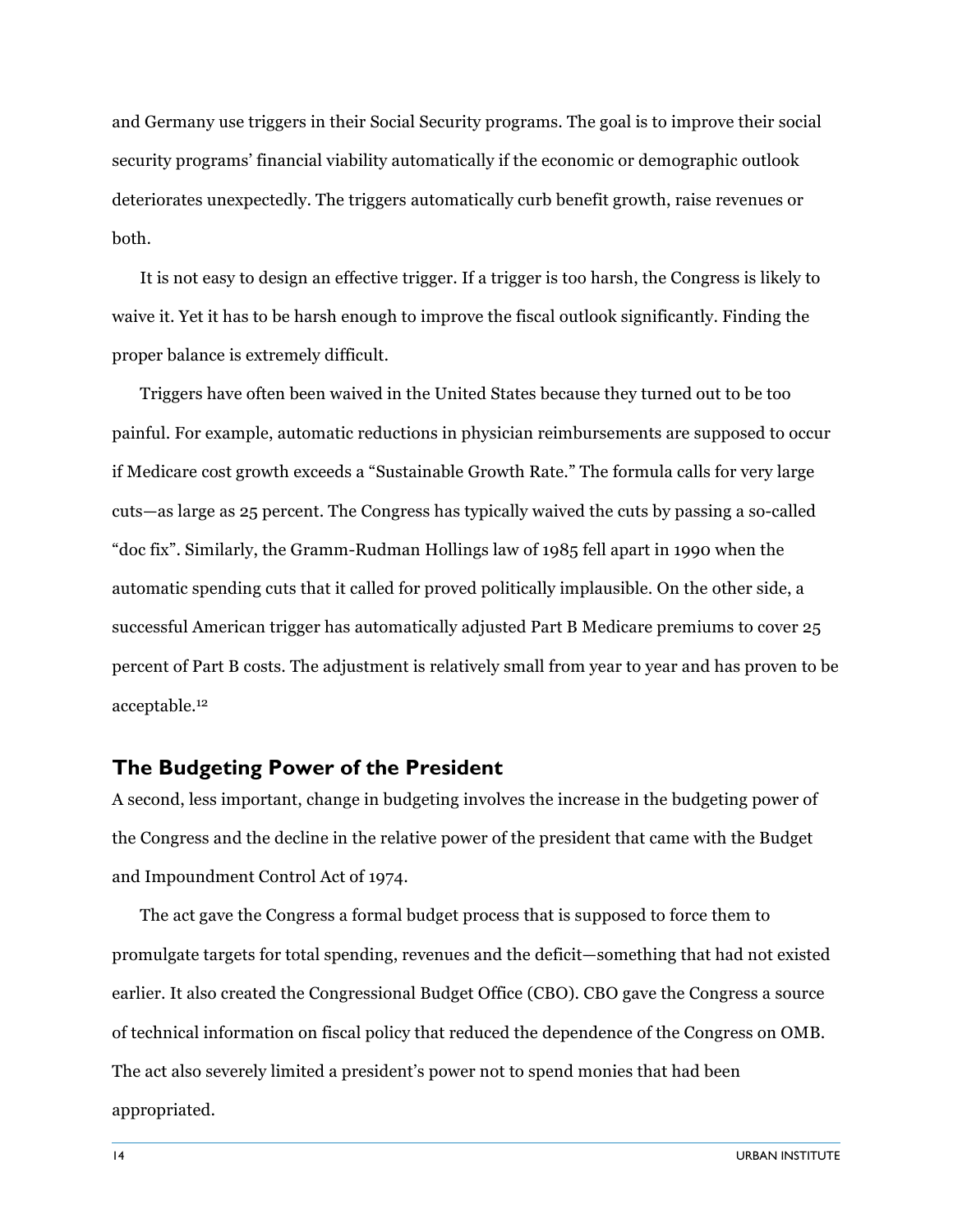As a result, the president's budget proposals were no longer preeminent as a starting point for the debate over fiscal policy. Now the debate usually begins with reference to the CBO baseline, an extrapolation of the effects of current law on budget totals.

As noted above, the "Impoundment Control" part of the Budget and Impoundment Control Act reduces a president's ability to refuse to spend funds appropriated by the Congress. The Supreme Court further reduced it by declaring, unconstitutional, in *INS v. Chadha*, the act's procedures for allowing a president to defer spending.13 The president can still request a cancellation of budget authority, known as a rescission, but he or she must spend the money unless the rescission is approved by the Congress within 45 days. The Congress can ignore the president's request.

A seemingly minor change in the law would give the president more influence. The Congress could be forced to vote on rescission requests. If they turned down the request, they would be saying that they approve of programs that the president deemed wasteful. Given the ability to bargain over small programs, the president might gain more influence over more important budget issues as well. The Obama administration has requested this modest addition to a president's budgeting power (Liebman 2010). Other presidents have made the same request unsuccessfully. For a short time after the Congress gave the president the ability to veto line items in bills in 1996, President Clinton enjoyed even more power, but this legislative version of the line item veto was quickly declared unconstitutional.

As the role of the president in budgeting has diminished, the quality of presidential budgets seems to have diminished as well. They are often said to be "dead on arrival" when presented to the Congress. Flaws in budget preparation have played some role in that. Initial Reagan budgets were marred by very optimistic economic assumptions—the Rosy Scenario—and magic asterisks that promised large reductions in waste, fraud and abuse that Reagan's budget Director, David Stockman (1986), later admitted had no substantive basis. George W. Bush's budgets did not estimate the costs of the Iraq and Afghan wars initially and President Obama's budget for 2014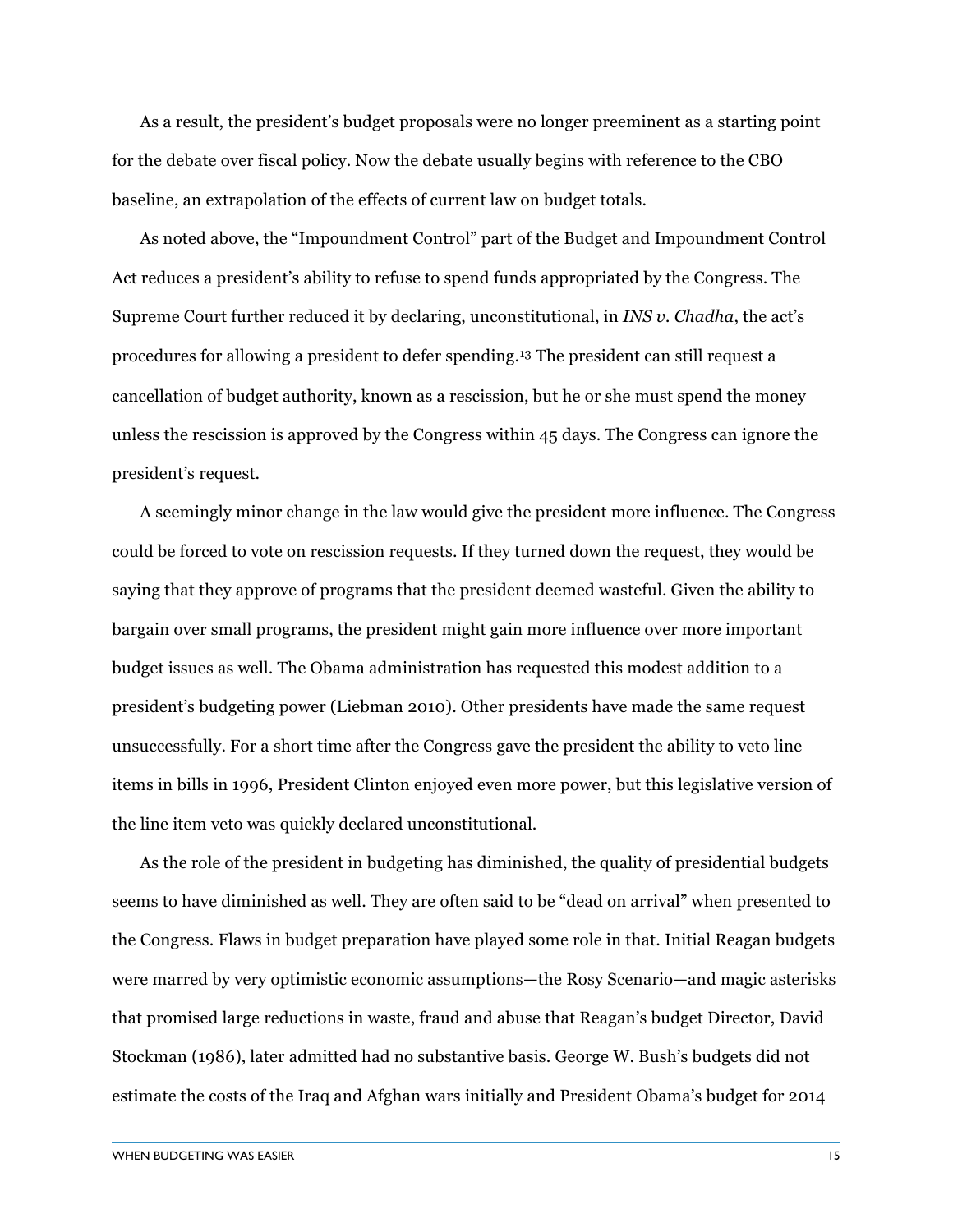was about two months late, not being produced until early April.14 Democratic columnist William A Galston, commenting on Obama's 2015 budget says that it "is designed to rally his party's base rather than present a program with a realistic chance of enactment."15

I do not mean to imply that presidents are totally impotent with regard to budget policy. Presidents George H.W Bush and Bill Clinton used the reconciliation procedures created by the Congressional Budget Act to help pass major deficit reduction legislation. President George W. Bush relied on these same procedures to pass major tax cuts. Those procedures limit debate and so prevent filibusters in the Senate. President Obama passed the Affordable Care Act (ACA) using the same process. That shows that if a president goes all out on behalf of a single important initiative, he still has a lot of clout and some of it comes from tools created by the Congressional budget process. But those are exceptions.

It will not be easy for future presidents to enhance their influence over budgets relative to the influence of the Congress and to have their budgets taken more seriously. It would, however, help if they talked about their budget proposals more often in more venues and if they used the veto more vigorously to defend them.

Here the contrast between Eisenhower's approach to budgeting and those of his contemporary successors could be illuminating. Eisenhower held many more formal press conferences than modern presidents and budget issues arose at almost all of them. He vigorously defended his budget proposals and liberally used the veto to try to enforce them. In his eight years, Eisenhower used regular and pocket vetoes 181 times in defense of his budgets and other proposals. George W. Bush used the veto only 12 times and so far President Obama has used it only twice.

In the years following the Bush tax cuts and the ACA, the Congressional budget process has become dysfunctional, partly because of divided government as the Republicans took over the House in 2010 while the Senate remained in Democratic hands. Divided government has been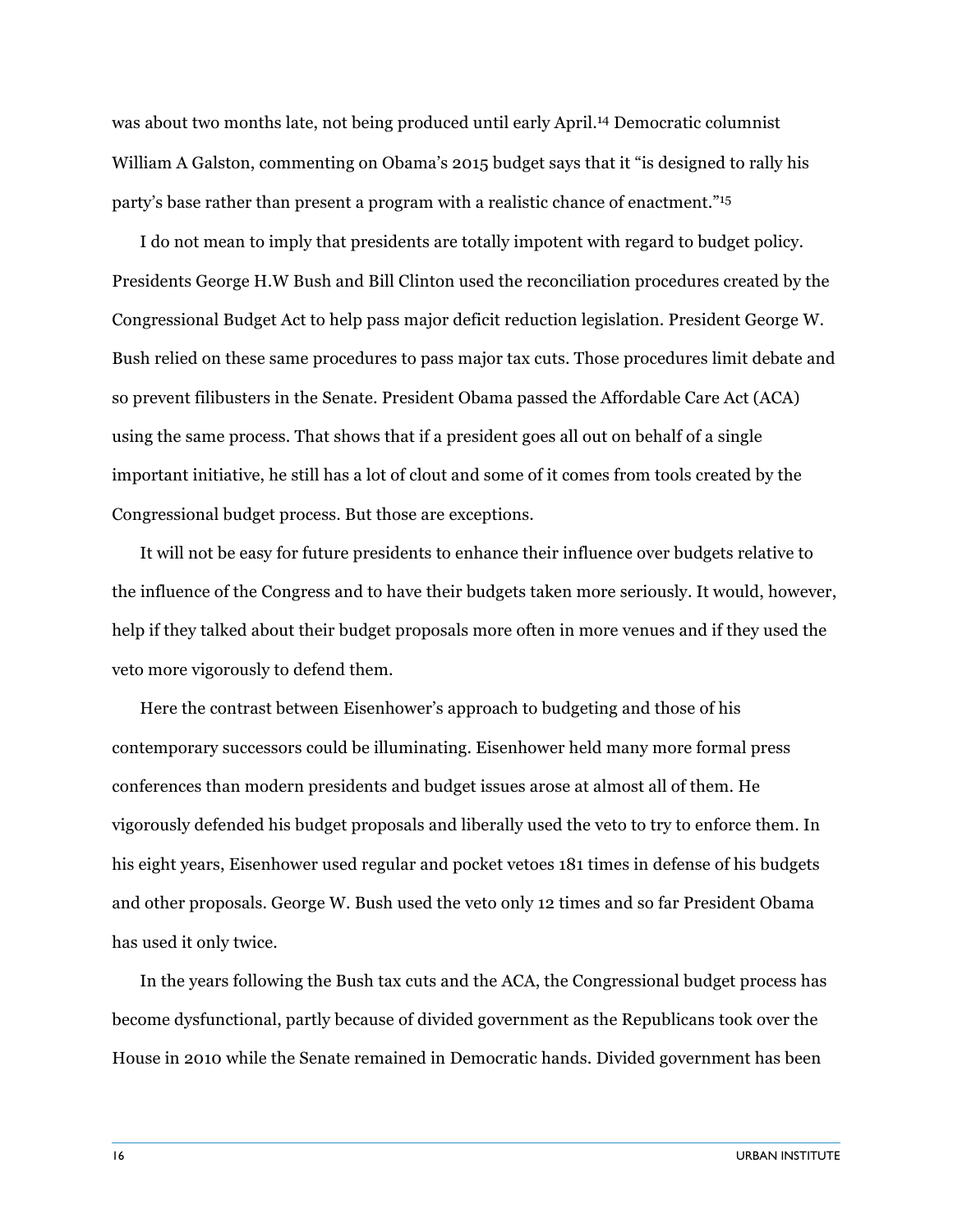accompanied by an intensification of poisonous partisanship that any president would find hard to handle.

The Congress as a whole last produced a normal budget resolution stating goals for fiscal aggregates for fiscal 2009. An extremely modest agreement was reached for fiscal 2014 and 2015, but it was passed long after the 2014 fiscal year began. The Congress routinely fails to pass appropriations until after the fiscal year begins, thus creating uncertainty for suppliers of goods and services to government and making it difficult for the bureaucracy to rationally plan its activities (Joyce 2012).

However, the dysfunction of the Congress has not led to a strengthening of the president's budgeting power nor to increasing the influence of the president's budget. A small tax increase, severe limits on discretionary spending, and most importantly a slow, but steady recovery from the Great Recession have dramatically lowered deficit levels temporarily, but the nation's longrun deficit problem continues to fester. The modest, bipartisan budget agreement of December 2013 and the smooth passage of a debt limit increase in early 2014 may portend a better future, but only if presidents exercise a leadership role and take their own budgets more seriously as instruments of national policy rather than devices for political posturing.

## **Conclusion**

Although the Eisenhower era was a very different time, some lessons from 60 years ago are relevant to today's fiscal challenges. The most important is that it was much easier to control total spending and to set rational priorities when discretionary spending dominated the budget and the Congress did not have to contend with extremely popular, automatically growing, large entitlements for the elderly. It is vitally important to invent policies and procedures that would exercise more control over entitlements, so that they look more like discretionary spending. That does not mean that more rigid controls always need to be used to cut spending. It only implies that any increases should be purposeful and not accidental. It also implies that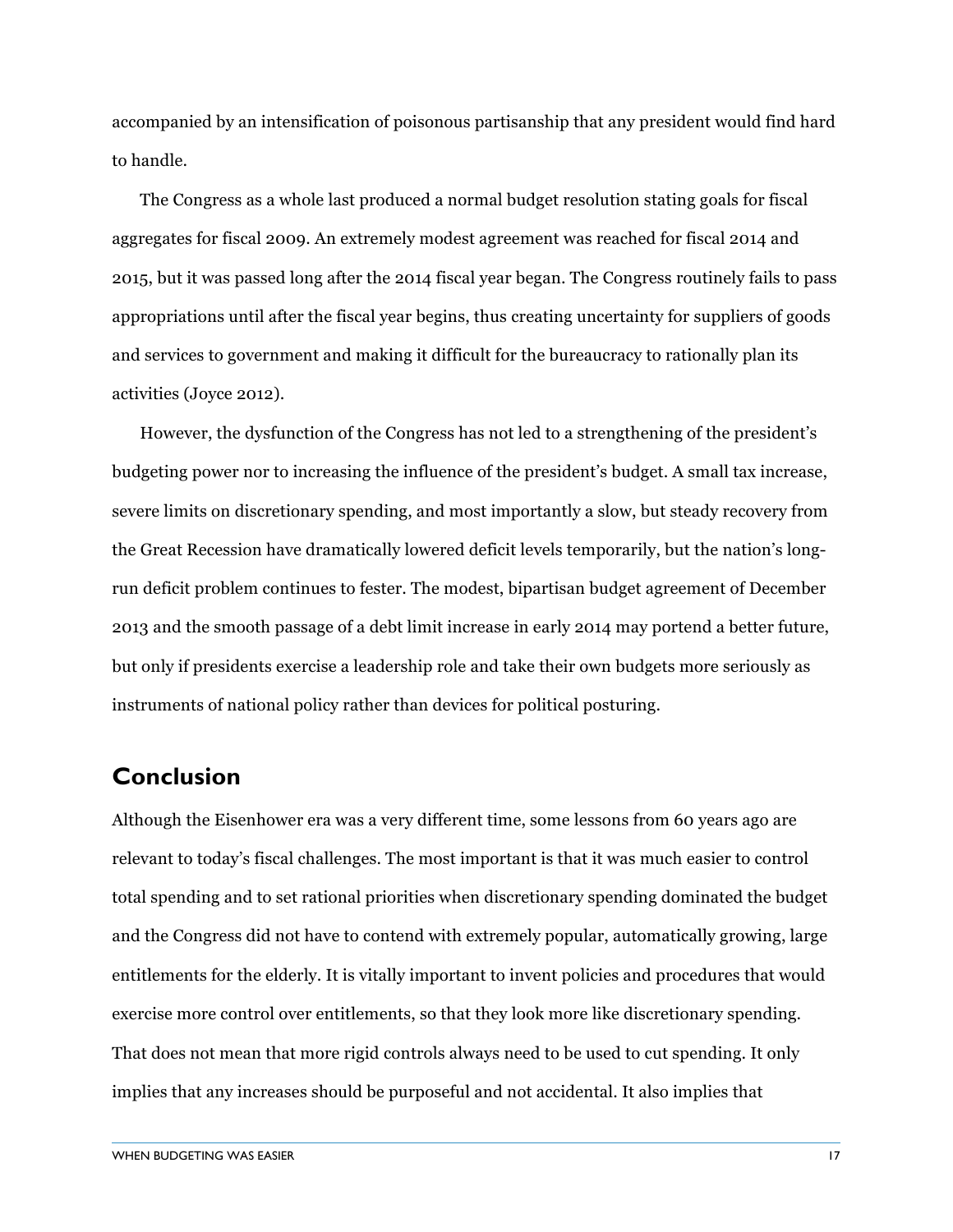entitlements and discretionary spending would compete on a more level playing field. Moves toward austerity would less often concentrate almost all the pain on discretionary spending as has been the case in the past few years.

A more challenging task involves strengthening a president's ability to lead on fiscal issues, an ability that was weakened by the Budget and Impoundment Control Act of 1974. While there are minor changes in the process that could help a bit, the task must largely be left to presidents. The budget document must be taken as seriously as it was in the 1950s and presidents must vigorously defend its policies. Recent presidents have rarely mentioned their budgets after they have been released in contrast to the attention given by Eisenhower in numerous press conferences and speeches.

There are other lessons as well. One is that a president need not lose popularity just because he fights hard to impose an austere, responsible budget.16 Another is that Congress and the president can have intense ideological battles without paralyzing government.

The most important ingredient that seems lacking now is the will to govern. Although strong in the past, it now seems absent in members of both political parties. That will must be renewed; the fiscal stakes are high, and time is running out.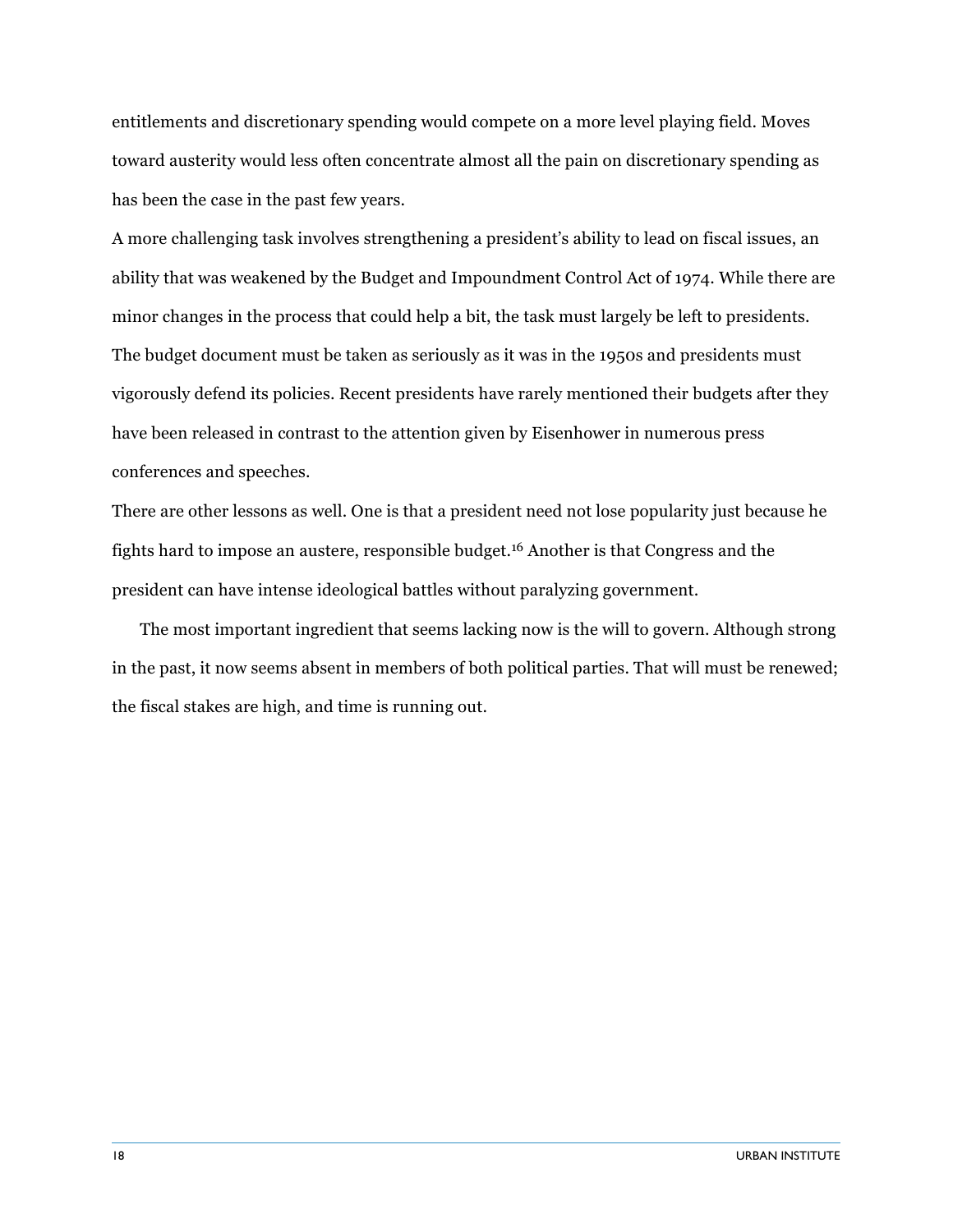## **Notes**

1. A bipartisan budget agreement was passed in December 2013. But that was two months after the fiscal year began and the agreement did almost nothing to address our long-run fiscal problems.

2. At the time, the fiscal year began on July 1 and ended June 30. The budget figures used in this article are based on modern budget accounting concepts unless otherwise noted. In Eisenhower's time, the focus was on the administrative budget, a concept that did not include trust funds. During the period under discussion, trust fund deficits or surpluses were quite small.

3. *Washington Post,* February 7 and 10, 1959.

4. *Washington Post,* February 15, 1959.

5. *Washington Post,* February 20, 1959.

6. *Washington Post*, February 11, 1959.

7. The reported growth rates are based on the modern definition of national defense outlays. The \$39.2 billion refers to budget authority and the defense function was defined differently by 1959 budget accounting procedures.

8. Recent administrations have argued that IMF contributions should not be counted as outlays in the budget since the United States obtains Special Drawing Rights in return. I believe that the proper accounting treatment should use the techniques created by the Credit Reform Act of 1990. That is, the implicit subsidy, if any, should be computed by calculating a present value of the money flows that accounts for the possibility of the United States experiencing losses on the deal. Those accounting techniques were not required at the time. Given the cash flow accounting methods used in the 1950s, the acceleration of the payment was clearly a gimmick.

9. Offsetting receipts have been removed from Medicare and Medicaid outlays and from total spending. Those receipts consist of Medicare premiums and amounts paid by states for savings on Medicaid drug costs. The gross amounts used above for Medicare and Medicaid provide a better sense of the importance of the programs.

10. George Osborne, Chancellor of the Exchequer, "Spending Review", www.hmtreasury.gov.uk/spend\_sr2010\_documents.htm.

11. This goal was chosen before it was clear that Medicare cost growth would slow to the GDP growth rate over the period 2009–13. The slowdown is not fully understood and CBO has assumed that excess cost growth will return in the long run.

12. See Penner and Steuerle (2008) for a more detailed discussion of triggers.

13. INS v. Chadha, 462 U.S. 919 (1983).

14. Late Congressional action on important tax and spending matters provided something of an excuse for the tardiness, but it is hard to believe the budget could not have been adjusted for legislative changes over a shorter time period if the budget was taken more seriously.

15. "*Four Year house Terms Would End the Gridlock",* Wall Street Journal, February 26, 2014, p. A15.

16. Eisenhower's approval rating did decline toward the end of his presidency, but it is not clear how much of this dip was related to budget battles. In any case, he retained an approval rating that most presidents would envy.